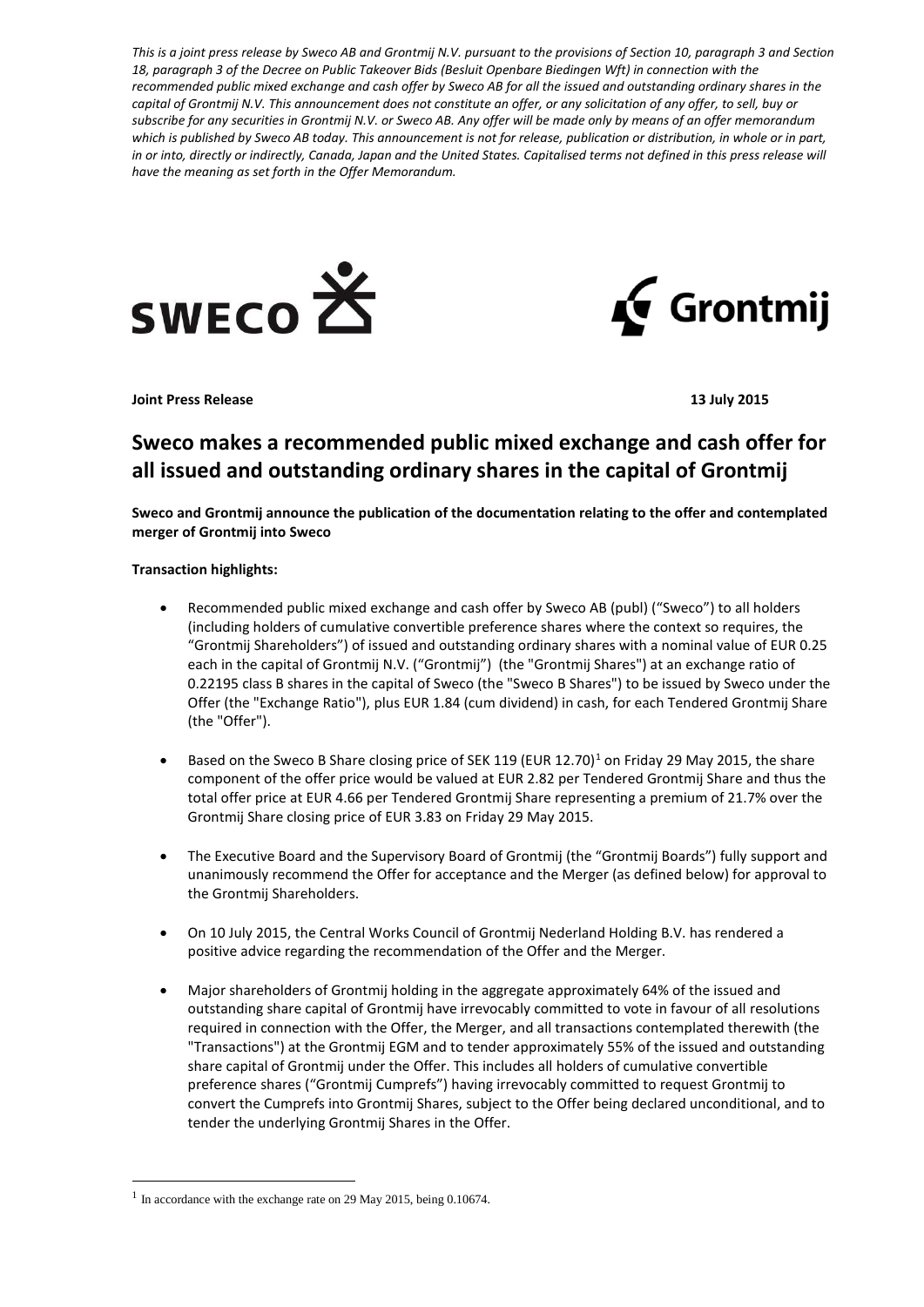- Sweco currently holds 8.98% of the issued and outstanding share capital of Grontmij.
- Sweco's two largest shareholders, jointly holding approximately 45% of the economic rights and approximately 56% of the voting rights in Sweco, have irrevocably undertaken to vote in favour of all resolutions required in connection with the Transactions at the Sweco EGM.
- The Offer Period (as explained below) will commence at 09:00 hours CET on 15 July 2015 and will expire at 17:40 hours CET on 22 September 2015, unless extended.
- Sweco today convenes an extraordinary general meeting of shareholders to be held on 24 August 2015 at 15:00 CET at Sweco's headquarters at Gjörwellsgatan 22 in Stockholm, Sweden, to consider, among other matters, the Offer and the Merger (the "Sweco EGM").
- Grontmij today convenes an extraordinary general meeting of shareholders to be held on 28 August 2015 at 14:00 hours CET at Hotel Novotel Amsterdam City, Europaboulevard 10 in Amsterdam, the Netherlands, during which, among other matters, the Offer will be discussed and the Merger will be voted on (the "Grontmij EGM").
- The Offer shall be subject to satisfaction or waiver of certain offer conditions, as set out in Section 6.7(a) of the Offer Memorandum (the "Offer Conditions"), including a minimum acceptance level of 80% of the Grontmij Shares which will be increased to 95% if the Grontmij EGM has not approved the Merger with at least a 66.67% majority of the votes cast.
- If Sweco holds between 80% and 95% of the Grontmij Shares after settlement of the Offer (the "Settlement"), Sweco may pursue the Merger. No Merger will be undertaken in the event that, after Settlement of the Offer, Sweco holds 95% or more of the Grontmij Shares, in which case a statutory buy-out procedure (*uitkoopprocedure*) in accordance with section 2:92a, 2:201a or section 2:359c of the DCC (the "Statutory Buy-Out") will be initiated by Sweco to buy out the Grontmij Shareholders that have not tendered their Grontmij Shares under the Offer.
- Sweco has received the required regulatory approval from the Swedish competition authority. Sweco is in the process of seeking the required regulatory approval from the Polish competition authority.
- Sweco and Grontmij will combine to form the leading engineering consultancy on the European market – The combined company will allow both companies to accelerate their strategies. The combined company will have approximately 14,500 employees<sup>[2](#page-1-0)</sup> with an annual turnover of approximately EUR 1.7 billion (SEK 15.2 billion<sup>[3](#page-1-1)</sup>) (2014 pro forma combined), and an unrivalled base of competence.

<u>.</u>

<span id="page-1-0"></span><sup>2</sup> Calculated as FTE's.

<span id="page-1-1"></span><sup>3</sup> Based on an SEK/EUR exchange rate of 0.10674.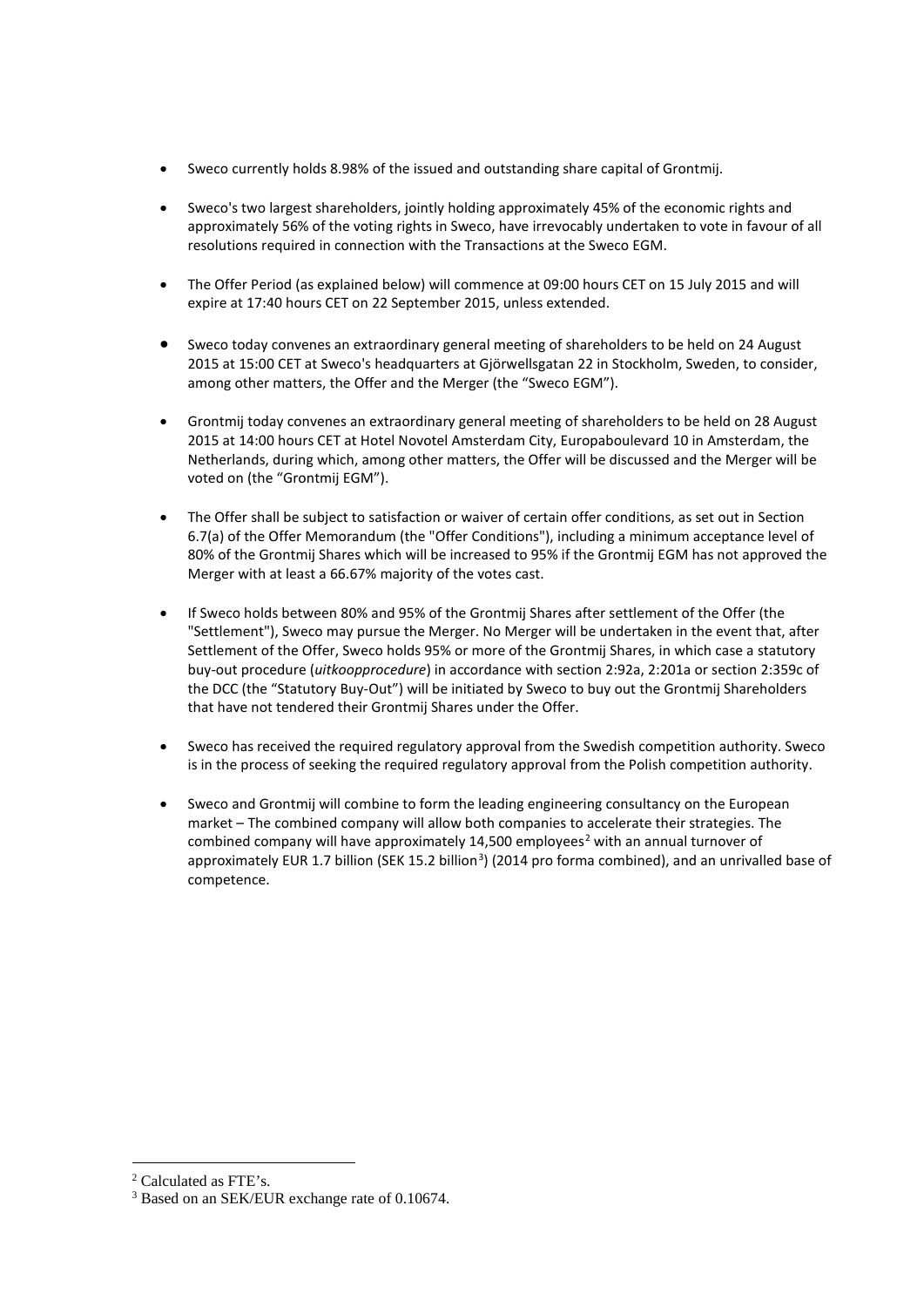## **Stockholm, Sweden, and De Bilt, the Netherlands, 13 July 2015**

Further to the joint press release of Sweco AB (publ) ("**Sweco**") (Nasdaq Stockholm; ticker symbol SWECA and SWECB) and Grontmij N.V. ("**Grontmij**") (Euronext Amsterdam; ticker symbol GRONT) of 1 June 2015, Sweco and Grontmij jointly announce the publication of an offer memorandum (the "**Offer Memorandum**") which was approved by the Netherlands Authority for the Financial Markets (*Stichting Autoriteit Financiële Markten*) (the "AFM") on 10 July 2015 and the publication of a prospectus related to the admittance to trading at Nasdaq Stockholm of Sweco B Shares, to be issued by Sweco under the Offer which was approved by the Swedish Financial Supervisory Authority (*Finansinspektionen*) on 10 July 2015 (the "**Prospectus**").

With the publication of the Offer Memorandum today, Sweco is making a recommended public mixed exchange and cash offer to all holders of Grontmij Shares to exchange all or part of their Grontmij Shares for Sweco B Shares and a cash amount, subject to the terms and conditions set forth in the Offer Memorandum.

## **The Offer**

Grontmij Shareholders who tender their Grontmij Shares under the Offer will receive 0.22195 newly issued and fully paid Sweco B Shares (the "Share Consideration") and EUR 1.84 (*cum dividend*) in cash (the "Cash Consideration" and, together with the Share Consideration, the "Offer Price"), for each Grontmij Share validly tendered, or defectively tendered provided that such defect has been waived by Sweco, or cured, and transferred (*geleverd*) by the relevant Grontmij Shareholder.

Sweco and Grontmij have agreed not to pay or declare any (interim) dividend or to make any distribution in kind until completion of the Offer.

## **Full support and unanimous recommendation from the Grontmij Boards**

Throughout the process, the executive board of Grontmij (the "Executive Board") and the supervisory board of Grontmij (the "Supervisory Board", and together with the Executive Board, the "Grontmij Boards") met frequently to discuss the developments in the process and the key decisions in connection therewith. The Grontmij Boards have received extensive financial and legal advice and have given careful consideration to the strategic, financial, operational and social aspects of the contemplated transaction.

After such due and careful consideration, the Grontmij Boards believe that the Offer represents a fair price to the Grontmij Shareholders and is in the best interests of Grontmij and all its stakeholders. ING has issued a fairness opinion to the Executive Board and Kempen & Co has issued a fairness opinion to the Supervisory Board, and both have opined that the Offer Price is fair to the Grontmij Shareholders from a financial point of view.

Taking all of these considerations into account, the Grontmij Boards fully support and unanimously recommend the Offer for acceptance to the Grontmij Shareholders. The Grontmij Boards believe that the Offer will deliver significant benefits to the shareholders, employees, customers, partners and other stakeholders of Grontmij.

A position statement including the recommendation and providing further information to the Grontmij Shareholders, in accordance with Article 18, Paragraph 2 of the Decree, is made available by Grontmij as of today (the "Position Statement").

# **Grontmij EGM**

In accordance with Article 18, paragraph 1 of the Decree, Grontmij today convenes the Grontmij EGM to, amongst other matters, discuss the Offer and to put to vote the Merger. The Grontmij EGM shall be held at 14:00 hours CET, on 28 August 2015, at Hotel Novotel Amsterdam City, Europaboulevard 10 in Amsterdam, the Netherlands.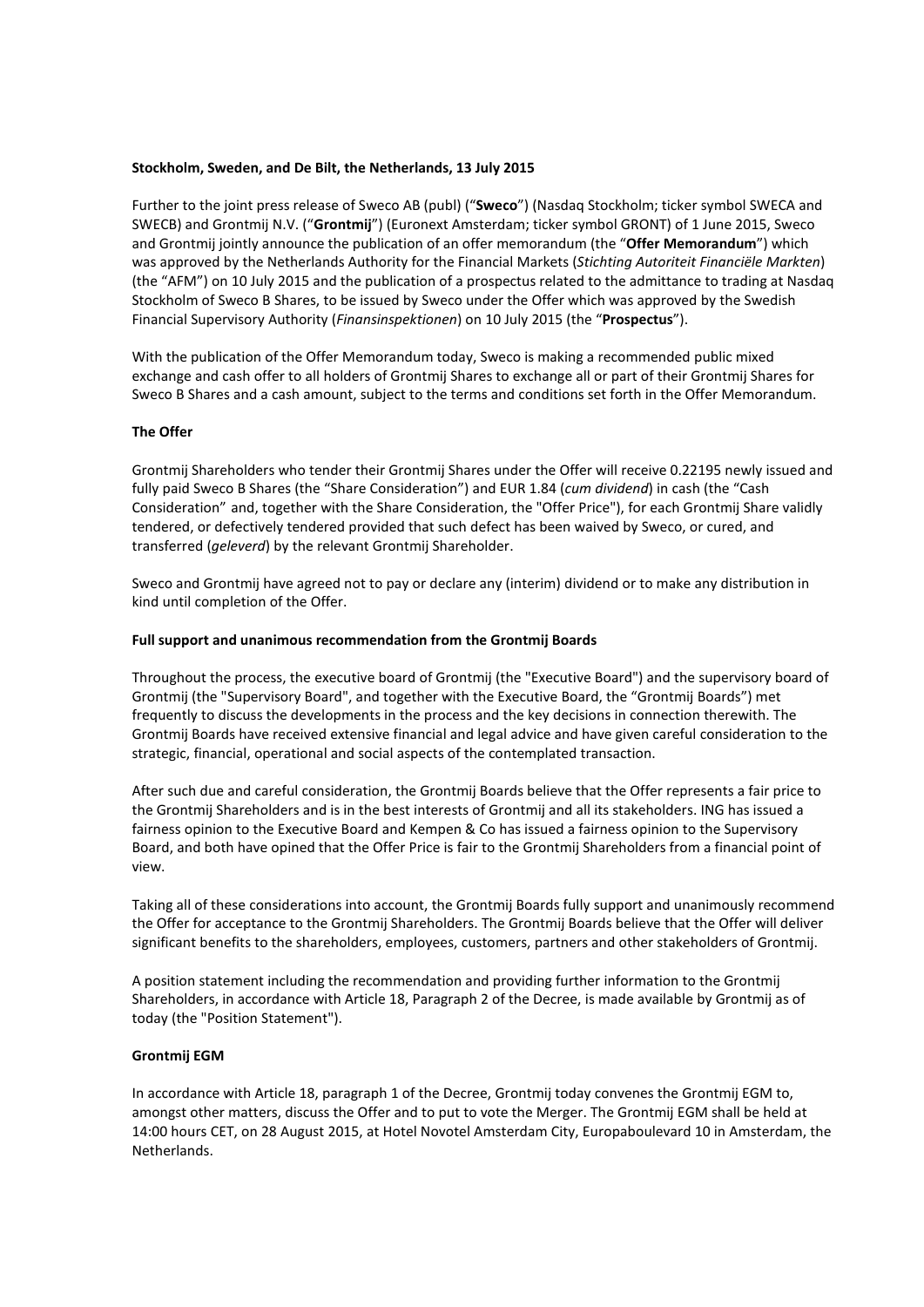At the Grontmij EGM, the Grontmij Boards shall inform the Grontmij Shareholders on all aspects of the Offer and the Merger. Furthermore, the Grontmij EGM shall be requested to resolve on an amendment of the current articles of association of Grontmij for inclusion of a formula on the basis of which the cash compensation is calculated which Grontmij Shareholders will receive for their Grontmij Shares if they do not wish to become a Sweco shareholder upon the Merger. A Grontmij Shareholder is entitled to such compensation if it (i) votes against the Merger proposal on the Grontmij EGM, (ii) has exercised its withdrawal right by submitting a completed withdrawal application form (which is available on Grontmij's website after the Grontmij EGM) within one month after the Grontmij EGM and (iii) has not traded its Grontmij Shares prior to the Merger. After adoption of the resolution to include the formula in the articles of association of Grontmij, the general meeting shall be requested to resolve on the Merger. Furthermore, the general meeting shall, subject to the Offer being declared unconditional (and effective as per Settlement) be requested to vote on certain resolutions regarding the governance of Grontmij, including an amendment of the articles of association (to be implemented after Settlement), appointments to the Grontmij Boards and the granting of discharge to resigning members of the Grontmij Boards. Further reference is made to the agenda, and the explanatory notes thereto, for the Grontmij EGM as set out in the convening notice made public today, which can be found at Grontmij's website [\(www.grontmij.com\)](http://www.grontmij.com/).

# **Sweco EGM**

Sweco today convenes the Sweco EGM to consider proposed resolutions relating to, amongst other matters, the Offer and the Merger. The Sweco EGM shall be held at 15:00 hours CET, on 24 August 2015, at Sweco's headquarters at Gjörwellsgatan 22 in Stockholm, Sweden.

At the Sweco EGM, the Sweco shareholders shall be requested to vote on various resolutions in relation to (i) authorising the Sweco Board to resolve on the issue of the Sweco B Shares to form part of the Offer Price, (ii) approval of the Merger, and (iii) authorising the Sweco Board to resolve on a rights issue of Sweco A Shares and Sweco B Shares to be undertaken after completion of the Offer.

Further reference is made to the agenda for the Sweco EGM as set out in the convening notice made public today, which can be found at Sweco's website [\(www.swecogroup.com\)](http://www.swecogroup.com/).

## **Grontmij and Sweco interim financial information**

The information required by section 18(2) of the Decree in connection with the Offer is included in the Position Statement, with the exception of an auditor's review statement for the selected condensed consolidated interim financial information of Grontmij for the first quarter of the financial year 2015. Upon publication of Grontmij's unaudited condensed consolidated interim financial statements for the first half of the financial year 2015, including an auditor's review statement, the Position Statement includes all information required pursuant to the Decree.

Grontmij expects to publish its unaudited condensed consolidated interim financial statements for the first half of the financial year 2015, including an auditor's review statement, on 3 August 2015, prior to the date of the Grontmij EGM to be held on 28 August 2015. These condensed consolidated interim financial statements will also be made available on the websites of Grontmij and Sweco. Sweco expects to make its unaudited condensed consolidated interim financial statements for the first half year 2015 available on its website on 17 July 2015.

## **Committed Grontmij Shares**

-

Major Grontmij Shareholders holding in the aggregate approximately 6[4](#page-3-0)%<sup>4</sup> of the issued and outstanding share capital of Grontmij (which comprises Grontmij Shares and Grontmij Cumprefs) have entered into irrevocable

<span id="page-3-0"></span><sup>4</sup> The aggregate percentage holding of the committed Grontmij Shareholders rose from approximately 45% on 1 June 2015 (as was announced in the press release of the initial announcement of the intended Offer) to approximately 55% after an acquisition of Grontmij Shares by NN Investment Partners B.V., acting in its capacity as investment manager for: Nationale-Nederlanden Levensverzekering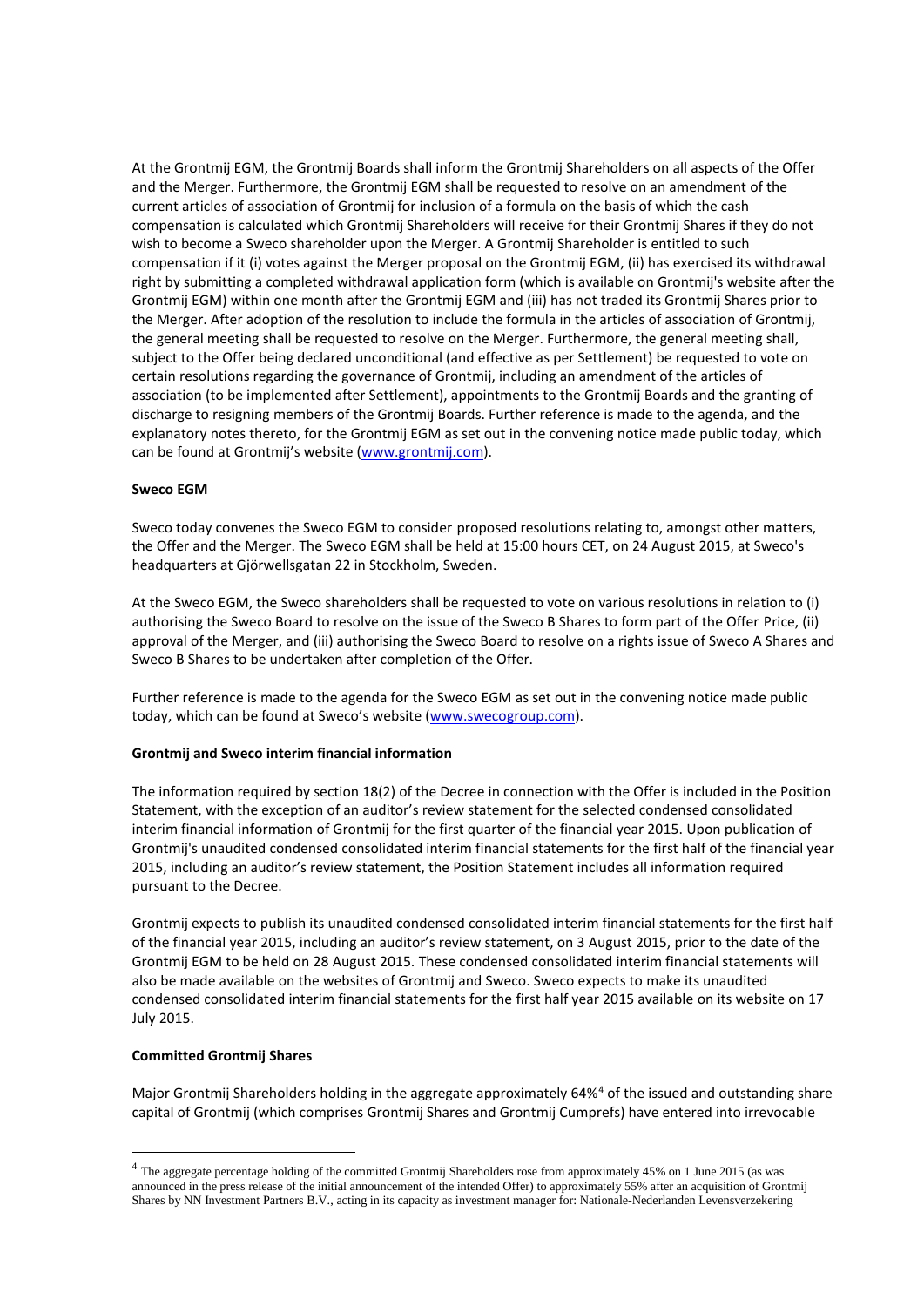undertakings to tender approximately 55% of the issued and outstanding share capital of Grontmij (and in the case of Grontmij Cumprefs, convert into Grontmij Shares and tender) and pursuant to which they have committed to Sweco to vote in favour of all resolutions required in connection with the Transactions, including the Merger, at the Grontmij EGM.

The Grontmij Shareholders that entered into an irrevocable undertaking have committed to tender their committed Grontmij Shares (and in the case of Grontmij Cumprefs, convert into Grontmij Shares and tender) on the terms and conditions, including the Offer Price, of the Offer as set out in the Offer Memorandum, and thus on the same terms and conditions, including the same Offer Price, as is offered to all other Grontmij Shareholders invited to tender their Grontmij Shares under the Offer. Neither Sweco nor Grontmij has provided these Grontmij Shareholders with any additional relevant information that is not provided to all other Grontmij Shareholders in this Offer Memorandum.

Sweco currently holds a total of 6,789,492 Grontmij Shares, representing 8.98% of the issued and outstanding share capital of Grontmij. Grontmij does not hold any shares in the capital of Sweco.

## **Committed support from Sweco shareholders**

Sweco's two largest shareholders, jointly holding approximately 45% of the economic rights and approximately 56% of the voting rights in Sweco, have agreed to an irrevocable undertaking with Sweco to vote in favour of all resolutions required in connection with the Transactions as well as to vote in favour of the authorisation for the Sweco Board to resolve on an intended rights issue. Such undertaking also involved the two largest shareholders committing to subscribe for their pro rata share of the intended rights issue of Sweco class A shares and Sweco B Shares to be undertaken after completion of the Offer.

## **Advice of the Central Works Council of Grontmij Nederland Holding B.V.**

On 10 July 2015, the Central Works Council of Grontmij Nederland Holding B.V. has rendered a positive advice regarding the recommendation of the Offer and the Merger.

## **Merger clearance filings**

Sweco submitted a merger notification to the Swedish Competition Authority on 24 June 2015 and to the Office for Competition and Consumer Protection in Poland on 6 July 2015. Sweco received approval from the Swedish Competition Authority on 10 July 2015. Although the timing is contingent on various factors, the current deadline for a decision from the Office for Competition and Consumer Protection in Poland is mid-August 2015. This deadline may be extended.

## **Offer Period**

The Offer Period will commence at 09:00 hours CET on 15 July 2015 and will expire at 17:40 hours CET on 22 September 2015, unless Sweco extends the Offer Period, in which case the closing date will be the time and date on which the extended Offer Period expires.

Grontmij Shares tendered on or prior to the closing of the Offer Period may not be withdrawn, subject to the right of each Grontmij Shareholder to withdraw the Grontmij Shares he or she has already tendered in accordance with Section 6.10 of the Offer Memorandum.

## **Acceptance by Grontmij Shareholders**

Grontmij Shareholders who hold Grontmij Shares through an Admitted Institution are requested to make their acceptance known through their bank or stockbroker no later than 17:40 hours CET on 22 September 2015

Maatschappij N.V., Nationale-Nederlanden Schadeverzekering Maatschappij N.V., Nationale-Nederlanden Services N.V., Movir N.V., and NN Re (Netherlands) N.V. (such newly acquired shares are also included in the irrevocable undertaking given by that Grontmij Shareholder). -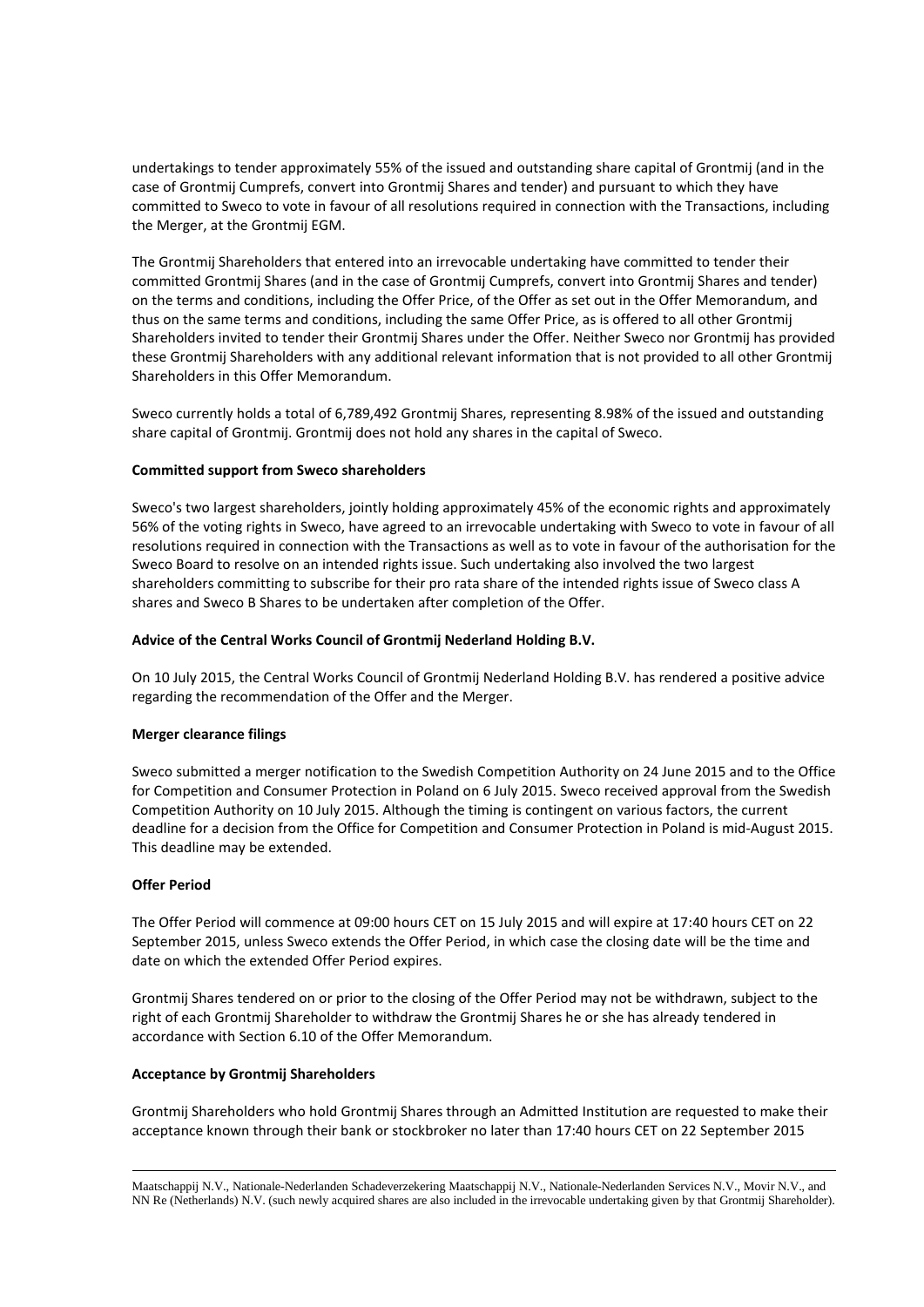unless the Offer Period is extended. The relevant bank or stockbroker may set an earlier deadline for communication by such Grontmij Shareholders to permit the bank or stockbroker to communicate the Grontmij Shareholders' acceptance to the Exchange Agent in a timely manner.

The Admitted Institutions may tender Grontmij Shares for acceptance only to the Exchange Agent and only in writing. In submitting any acceptance, the Admitted Institutions are required to declare that: (i) they have the Tendered Grontmij Shares in their administration; (ii) each Grontmij Shareholder who accepts the Offer has irrevocably made the representations and warranties as set out in Section 6.4 of the Offer Memorandum, and (iii) they undertake to transfer these Tendered Grontmij Shares to Sweco on or before the Settlement Date, provided that the Offer has been declared unconditional (*gestanddoening*).

Registered Holders will receive an acceptance form from Grontmij by ordinary post and / or email and are requested to make their acceptance known by delivering a completed and signed acceptance form to Grontmij no later than 17:40 hours CET on 22 September 2015, unless the Offer Period is extended, after which Grontmij will send the acceptance forms it has received to the Exchange Agent. The acceptance form will also serve as a deed of transfer (*akte van levering*) with respect to the Grontmij Shares referenced in the acceptance form. Registered Holders will receive the Share Consideration, under the terms and conditions of the Offer Memorandum, on a brokerage account.

# **Extension of the Offer Period**

If any Offer Condition is not satisfied or waived on the Initial Acceptance Closing Date, Sweco may extend the Offer Period at its discretion, for a minimum period of two weeks and a maximum period of ten weeks, in order to have such Offer Conditions satisfied or waived. If the Offer Period is extended, so that the obligation to announce whether the Offer is declared unconditional is postponed, a public announcement to that effect will be made.

During an extension of the Offer Period, any Grontmij Shares previously tendered and not withdrawn will remain subject to the Offer, subject to the right of each Grontmij Shareholder to withdraw the Grontmij Shares he or she has already tendered in accordance with Section 6.10 of the Offer Memorandum.

# **Declaring the Offer unconditional (***gestanddoening***)**

The Offer shall be declared unconditional (*gestanddoening*) if the Offer Conditions are satisfied, or, if permitted, waived by the party entitled to waive such Offer Conditions. The Offer Conditions include the condition that the aggregate number of Grontmij Shares that are tendered under the Offer, together with the Grontmij Shares that are directly or indirectly held by Sweco, shall represent at least (i) 95% of all issued Grontmij Shares; or (ii) 80% of all issued Grontmij Shares if the Grontmij EGM has adopted the Combined Grontmij Merger Resolutions with at least (a) 66.67% of the votes cast at the Grontmij EGM or, if Grontmij has decided to waive such majority of 66.67%, (b) an absolute majority of the votes cast at the Grontmij EGM.

No later than on the third Dutch Business Day (as defined in the Offer Memorandum) following the date on which Sweco publicly announces whether the Offer is declared unconditional (*gestand wordt gedaan*) (the "Unconditional Date"), Sweco will determine whether the Offer Conditions have been satisfied or waived. In addition, Sweco will announce on the Unconditional Date, in accordance with section 16(1) of the Decree, whether: (i) the Offer is declared unconditional (*gestanddoening*); (ii) the Offer will be extended in accordance with section 15 of the Decree; or (iii) the Offer is terminated as a result of the Offer Conditions not having been satisfied or waived.

## **Settlement**

If Sweco declares the Offer unconditional (*gestand wordt gedaan*), Grontmij Shareholders who have validly tendered (or defectively tendered, provided that such defect has been waived by Sweco, or cured) and transferred (*geleverd*) their Grontmij Shares for acceptance pursuant to the Offer on or prior to expiry of the Offer Period (or expiry of any extended Offer Period) will be paid the Offer Price in respect of each Tendered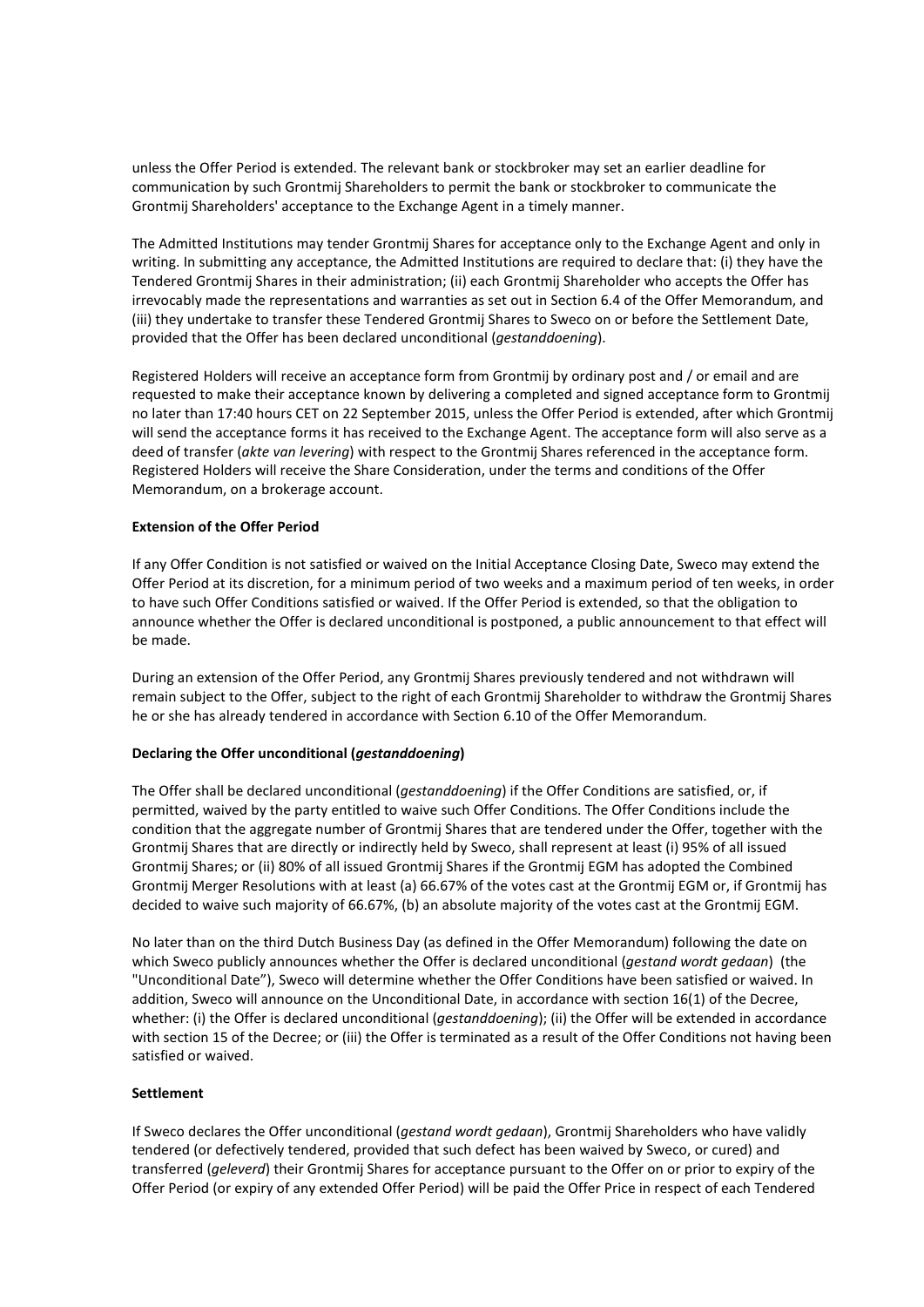Grontmij Share within five Dutch Business Days following the Unconditional Date or within five Dutch Business Days following the Post-Closing Acceptance Period, if any. Settlement will only take place if the Offer is declared unconditional (gestand wordt gedaan). Sweco shall promptly pay for the Tendered Grontmij Shares and in any case no later than on the fifth Dutch Business Day following the date on which the relevant Grontmij Shareholder transferred (*geleverd*) its Grontmij Shares to Sweco.

Sweco shall determine the number of Sweco B Shares to be issued for the payment of the Offer Price in respect of the Tendered Grontmij Shares, and procure that the required number of Sweco B Shares will be issued on or before the Settlement Date. It is expected that the Sweco B Shares will be admitted to trading and listing on Nasdaq Stockholm ultimately on the Settlement Date. The Sweco B Shares will be issued as fully paid in exchange for the Grontmij Shares and will carry the same rights as those granted to the holders of then existing Sweco B Shares and will be entitled to all dividends and other distributions declared or paid by Sweco by reference to a record date after the Settlement Date.

Other than that Registered Holders should provide the appropriate Euroclear Sweden securities account details to Grontmij, no specific action is required from Grontmij Shareholders regarding the delivery of the Offer Price. The Sweco B Shares to be delivered as the Share Consideration to holders of Grontmij Shares held through Admitted Institutions will be delivered in dematerialised form through Euroclear Sweden and the relevant Admitted Institutions to those persons who are registered in the records of the Admitted Institutions as persons entitled to the Grontmij Shares. The Sweco B Shares to be delivered as the Share Consideration to Registered Holders will be delivered in dematerialised form through the clearing institution and the relevant Admitted Institutions on the brokerage account of such Registered Holder.

Upon Settlement with respect to any Tendered Grontmij Share, the dissolution (*ontbinding*) or annulment (*vernietiging*) of the tendering or transfer (*levering*) of such Tendered Grontmij Share is not permitted.

# **Post-Closing Acceptance Period (***na-aanmeldingstermijn***)**

If Sweco declares the Offer unconditional (*gestand wordt gedaan*), Sweco will, in accordance with section 17 of the Decree, at the same time publicly announce a post-closing acceptance period (*na-aanmeldingstermijn*) which is a subsequent offering period of two weeks (the "Post-Closing Acceptance Period"), unless Sweco announces the implementation of the Merger. The Post-Closing Acceptance Period enables Grontmij Shareholders who did not tender their Grontmij Shares during the Offer Period to tender their Grontmij Shares under the same terms and conditions as the Offer.

Sweco shall continue to accept all Tendered Grontmij Shares during such Post-Closing Acceptance Period, against payment of the Offer Price.

# **The Merger**

If Sweco holds between 80% and 95% of the Grontmij Shares after Settlement of the Offer, Sweco may pursue a legal cross-border merger (*grensoverschrijdende fusie*) between Sweco and Grontmij with Sweco as the surviving entity and Grontmij as the disappearing entity (the "Merger").

- The Merger may only be implemented after Settlement has taken place, the merger conditions, as set out in Section 8.3(i) of the Offer Memorandum, have been satisfied or waived, and Sweco has elected to implement the Merger.
- The Merger Consideration to be applied in the Merger shall be in accordance with the Exchange Ratio as applies to the Offer, namely 0.22195 Sweco B Shares for each Grontmij Share held. At the Merger Date, each Grontmij Shareholder will also receive a Pre-Merger Cash Distribution from Grontmij, being a dividend payment of EUR 1.84 per Grontmij Share held. The combination of the Merger Consideration and the Pre-Merger Cash Distribution ensures that the Grontmij Shareholders receive the same as those Grontmij Shareholders that have tendered into the Offer, subject to deduction of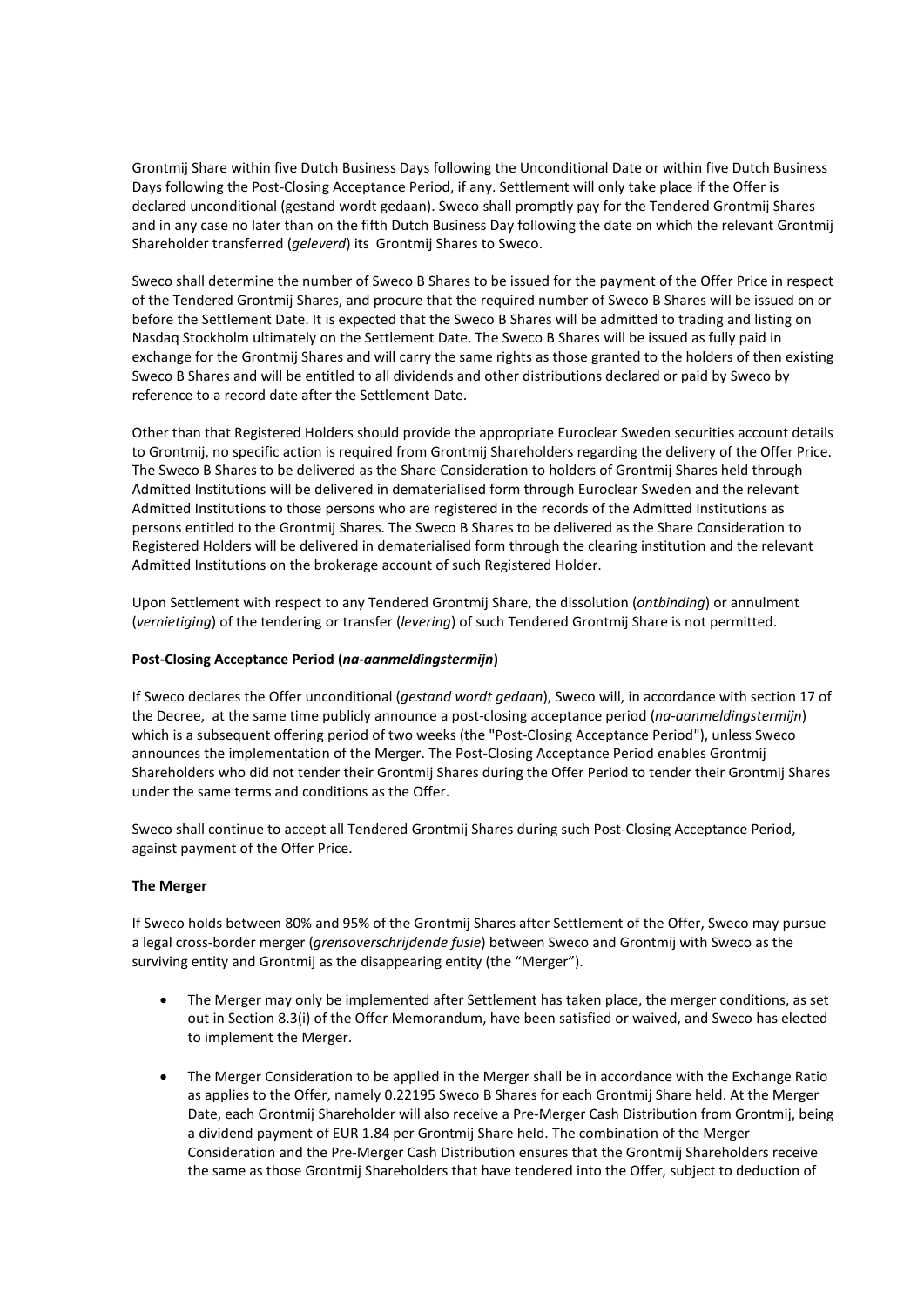applicable withholding tax for the Pre-Merger Cash Distribution (Grontmij will generally be required to withhold 15% Dutch dividend withholding tax on this dividend payment).

- It will be proposed to the Grontmij EGM and Sweco EGM to resolve upon the approval of the Merger.
- The resolution of the Grontmij EGM to resolve on the Merger shall require a 66.67% majority of the votes cast at the meeting, unless Grontmij decides to waive this qualified majority and the proposal was adopted by an absolute majority of the votes cast at the meeting.
- The resolution of the Sweco EGM to approve the Merger shall require a 66.67% majority of the shares represented and votes cast at the meeting, whereby such majority requirement shall apply within each share class.
- The Sweco Board and the Grontmij Executive Board have unanimously adopted the joint cross-border merger terms (*voorstel tot fusie*), explanation (*toelichting*) and other appendices prepared by Sweco and Grontmij (the "Merger Terms") which were unanimously approved by the Grontmij Supervisory Board and set out the terms and conditions of the Merger.
- The Grontmij Boards fully support and unanimously recommend the Merger for approval to the Grontmij Shareholders.
- Major Grontmij Shareholders, holding in the aggregate approximately 64% of the issued and outstanding share capital of Grontmij, have entered into irrevocable undertakings with Sweco, *inter alia* to vote in favour of the Merger at the Grontmij EGM.
- Sweco's two largest shareholders, jointly holding approximately 45% of the economic rights and approximately 56% of the voting rights in Sweco, have entered into irrevocable undertakings with Sweco, *inter alia* to vote in favour of the Merger at the Sweco EGM.
- On 10 July 2015, the Central Works Council of Grontmij Nederland Holding B.V. has rendered a positive advice relating amongst others to the Merger.
- Grontmij Shareholders that voted against the Merger at the Grontmij EGM may exercise their Withdrawal Right, as a result of which an Electing Shareholder will receive compensation in cash (Swedish Krona) for its Grontmij Shares instead of Sweco B Shares, subject to certain conditions as set out in the Merger Terms.
- Detailed information regarding the Merger is included in Section 8 of the Offer Memorandum and the Merger Terms as published by Sweco and Grontmij today. Grontmij Shareholders are advised to read the Merger Terms carefully.
- If the Merger is pursued, it is currently expected that the Merger will be implemented on or around 19 October 2015.

# **Obtaining 100% ownership**

The size of the free float in Grontmij Shares will be substantially reduced following Settlement of the Offer and trading volumes and liquidity of Grontmij Shares will be adversely affected. Sweco does not intend to set up a liquidity mechanism for the Grontmij Shares that are not tendered following the Settlement Date.

Subject to the Offer being declared unconditional (*gestanddoening*) and Sweco having acquired 95% of the Grontmij Shares, Sweco and Grontmij will seek to procure the delisting of the Grontmij Shares from Euronext Amsterdam as soon as possible and the termination of the listing agreement between Grontmij and Euronext Amsterdam in relation to the listing of the Grontmij Shares. As long as Grontmij remains listed on Euronext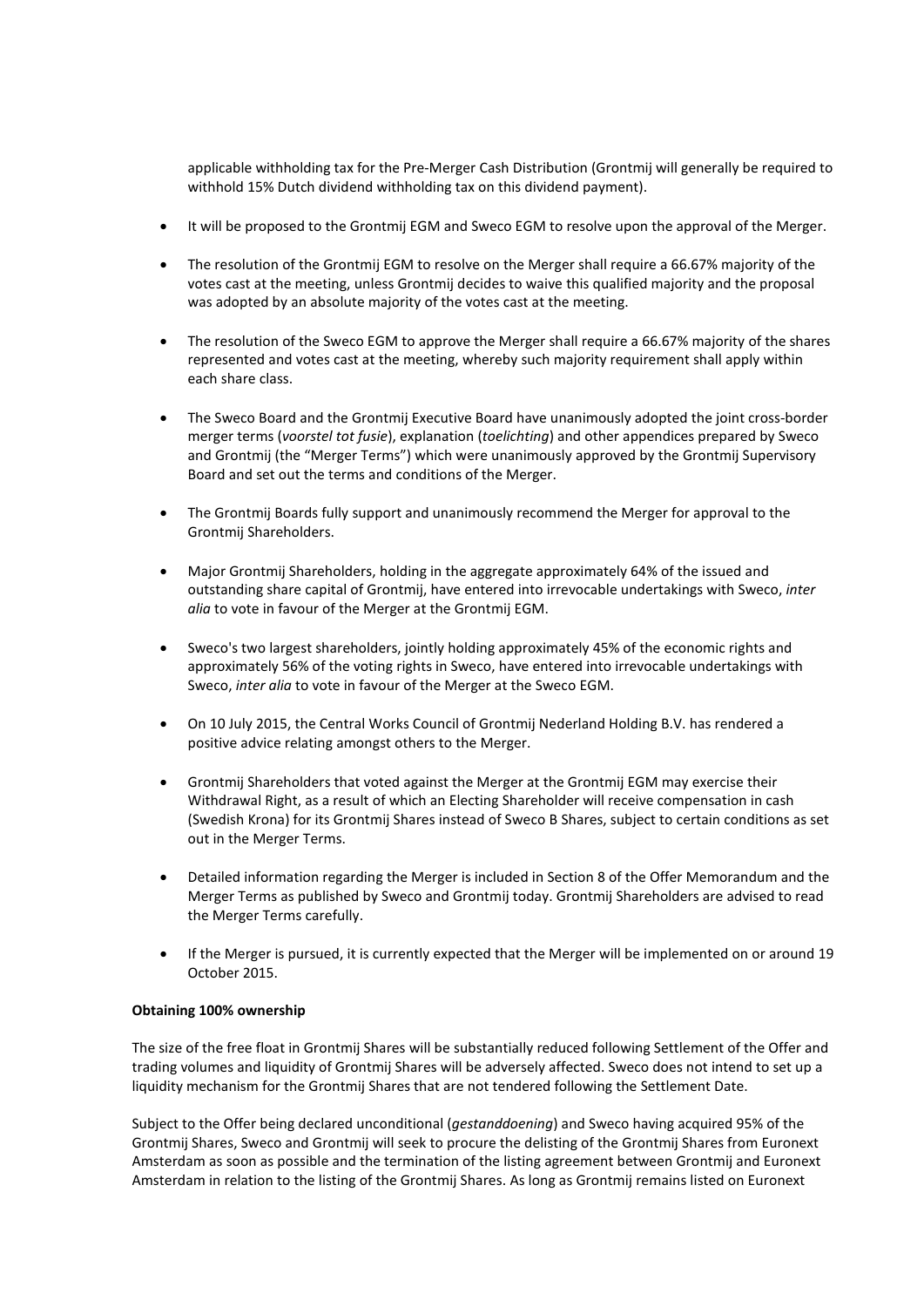Amsterdam, it shall continue to comply with the Dutch Corporate Governance Code to the extent that it currently complies, with certain exceptions as set out in Section 13.4 of the Offer Memorandum. Furthermore, following the Settlement Date, and subject to the terms and conditions of the Offer Memorandum, Sweco has the right to initiate the Merger or any other Post-Closing Measure, which could result in the termination of the listing of the Grontmij Shares (including Grontmij Shares not being tendered).

If Sweco holds at least 95% of the Grontmij Shares after Settlement, no Merger will be undertaken, and instead Sweco will commence the Statutory Buy-Out to buy out the Grontmij Shareholders that have not tendered their Grontmij Shares under the Offer.

# **Board Composition and Governance**

Given the regional expansion of the Sweco Group after Settlement of the Offer, Sweco will strongly recommend to its nominating committee to nominate for election to the Sweco Board, at the 2016 annual general meeting of Sweco, one or more members with knowledge of Grontmij and its markets and business.

With effect as from Settlement, Ina Brandes, John Chubb and Ton de Jong, current members of Grontmij's Executive Committee, will be appointed to Sweco's Executive Team.

At the Grontmij EGM, the Grontmij Shareholders will be requested to vote on the appointment of Mr T. Carlsson and Mrs L. Lagerwallas new members of the Grontmij Supervisory Board, with Mr T. Carlsson as the chairman. Mrs C. Wolff and Mr A. Jonkman, current members of the Grontmij Supervisory Board, who qualify as independent within the meaning of the Dutch Corporate Governance Code, will continue to serve on the Grontmij Supervisory Board (the "Continuing Members"). Mr J. Van der Zouw and Mrs K. Dorrepaal will resign from their statutory positions as members of the Grontmij Supervisory Board as from the Settlement Date and subject to the condition that Sweco declares the Offer unconditional.

At the Grontmij EGM, the Grontmij Shareholders will be requested to vote on the appointment of Mr J. Dahlberg and Mrs C. Lindgren as new members of the Grontmij Executive Board as per the Settlement Date subject to the condition that Sweco declares the Offer unconditional. Mr C.M. Jaski and Mr F. Vervoort, the current members of the Grontmij Executive Board will step down as per the Settlement Date, or as soon as practicable thereafter, as per Sweco's first request or at their own initiative, subject to the condition that Sweco declares the Offer unconditional. Grontmij will adopt a single-tier board structure as soon as possible following the moment that there are no longer minority Grontmij Shareholders.

## **Financing of the Offer**

Sweco has entered into a binding facilities agreement (the "Facilities Agreement") on a 'certain funds' basis with Nordea Bank AB (publ) as agent and original lender, pursuant to which the lender, subject to the terms thereof, agrees to provide Sweco with (i) a five year revolving credit facility for an amount up to EUR 110 million to refinance Grontmij's existing credit facilities, if required, and for general corporate purposes, and (ii) a bridge facility (the "Bridge Facility") for an amount of up to EUR 140 million to finance the Cash Consideration. Further, the funds available under the Facilities Agreement may be utilised for the payment of certain costs associated with the Transactions, if needed.

Sweco has, to the extent relevant, received waivers from, and/or entered into amendments with, its current financing banks under its existing financing documentation in relation to the Offer.

Subject to the terms of the Facilities Agreement, Sweco will at the Settlement Date, be able to obtain the proceeds in accordance with the terms set out in the Facilities Agreement and, subject to the Offer being declared unconditional (*gestanddoening*), shall use such proceeds to: (i) pay the Cash Consideration in respect of the Grontmij Shares tendered pursuant to the Offer, (ii) pay or refinance all Grontmij's indebtedness that is required to be repaid or refinanced upon consummation of the Offer pursuant to Grontmij's existing debt financing commitments, and (iii) satisfy all other payment obligations of Sweco and Grontmij required to be satisfied at Settlement and in connection with the consummation of Offer.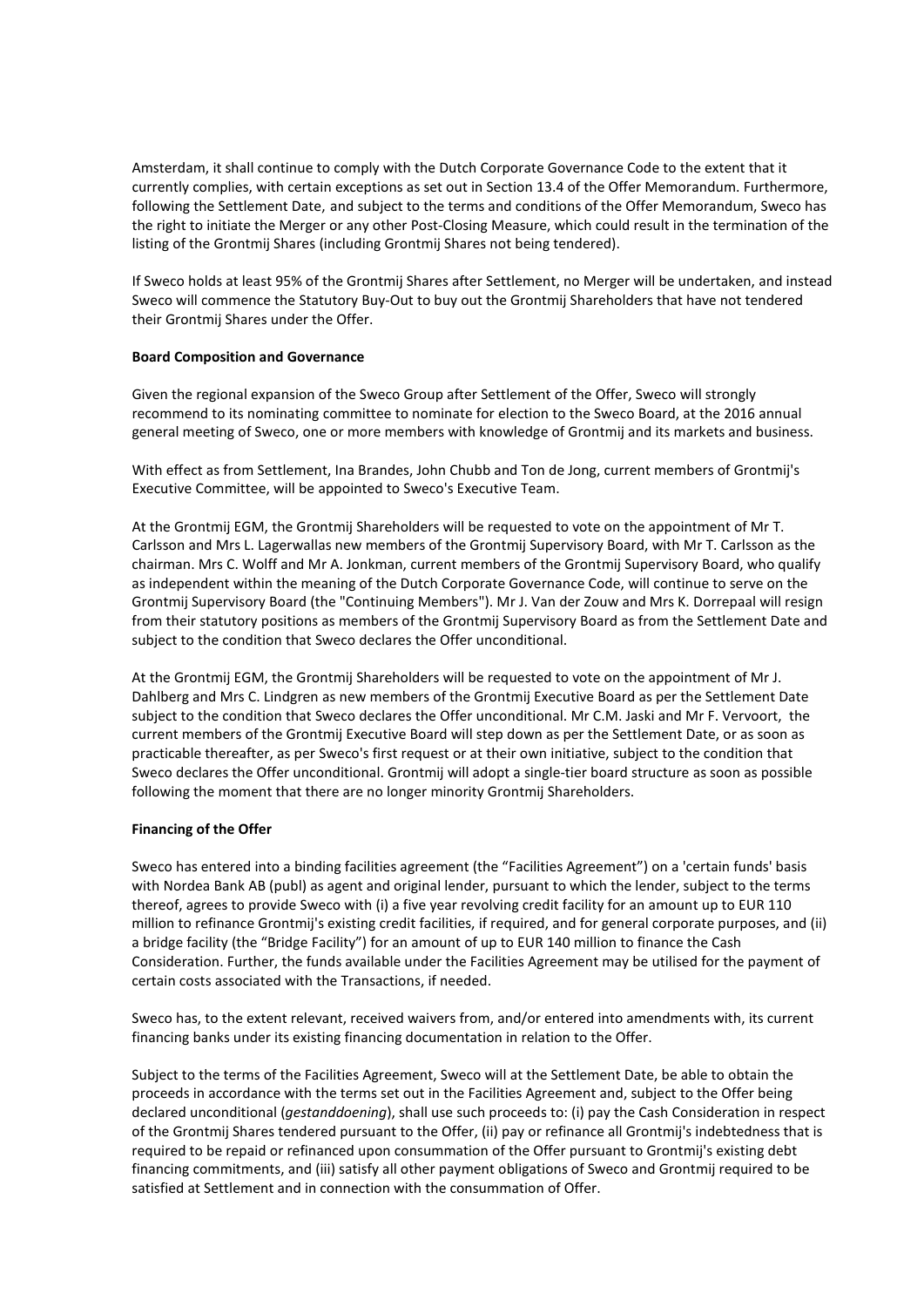The Share Consideration will be funded through the issuance of a maximum of up to 17 million Sweco B Shares.

After the Settlement Date, Sweco shall launch an equity rights issue to raise cash to largely repay the Bridge Facility and at least to such extent that the net debt decreases to a level within Sweco's financial target, i.e. net debt/EBITDA (as calculated for the bank covenants) shall be below 2.0. In case of a material adverse change in the market circumstances in Western Europe, Sweco shall not be obliged to launch the rights issue. Those Grontmij Shareholders who have received Sweco B Shares at the Settlement Date as Share Consideration and are still holders of such Sweco B Shares at the relevant record date of the rights issue will be given the opportunity to participate in that rights issue pro rata their shareholding and on equal terms as the other holders of Sweco B Shares at the relevant record date.

## **Announcements**

Any further announcements in connection with the Offer will be made by press release. Any joint press release issued by Sweco and Grontmij will be made available on the websites of Sweco (www.swecogroup.com) and Grontmij [\(www.grontmij.com\)](http://www.grontmij.com/). Subject to applicable rules, including Nasdaq Stockholm's Rulebook for Issuers, and without limiting the manner in which Sweco may choose to make any public announcement, Sweco will have no obligation to communicate any public announcement other than as described above.

## **Offer Memorandum, Position Statement, Prospectus, Merger Terms and further information**

Sweco is making the Offer on the terms and subject to the conditions and restrictions contained in the Offer Memorandum, which is available as of today. In addition, as of today, Grontmij makes available the Position Statement, containing the information required by Article 18, paragraph 2 and Annex G of the Decree in connection with the Offer.

This announcement contains selected, condensed information regarding the Offer and does not replace the Offer Memorandum and/or the Position Statement. The information in this announcement is not complete and additional information is contained in the Offer Memorandum and the Position Statement.

Grontmij Shareholders are advised to review the Offer Memorandum and the Position Statement in detail and to seek independent advice where appropriate in order to reach a reasoned judgment in respect of the Offer and the content of the Offer Memorandum and the Position Statement. In addition, Grontmij Shareholders may wish to consult with their tax advisors regarding the tax consequences of tendering their Grontmij Shares under the Offer.

Information regarding the Sweco B Shares is included in the Prospectus. Grontmij Shareholders are advised to review the Prospectus in detail and to seek independent advice where appropriate in order to reach a reasoned judgment in respect of the Sweco B Shares.

The terms and conditions of the Merger are set forth in detail in the Merger Terms and Section 8 of the Offer Memorandum. Grontmij Shareholders are also advised to review the Merger Terms in detail and to seek independent advice where appropriate in order to reach a reasoned judgement in respect of the Merger. Digital copies of the Offer Memorandum, the Position Statement, the Prospectus, the Merger Terms and the documents incorporated by reference in the Offer Memorandum and Prospectus will be available on, or possible to access through, the websites of Sweco (www.swecogroup.com) and Grontmij [\(www.grontmij.com\)](http://www.grontmij.com/) and are also available free of charge at the offices of Sweco and Grontmij and the Exchange Agent at the addresses mentioned below. The Sweco and Grontmij websites do not constitute a part of, and are not incorporated by reference into, the Offer Memorandum or any of the other mentioned documents.

## **Restrictions**

The Offer is being made in and from the Netherlands with due observance of the statements, terms, conditions and restrictions included in the Offer Memorandum. Without prejudice to Sweco's right to reject defective tenders, Sweco reserves the right, at its sole discretion, to accept any tender under the Offer, which is made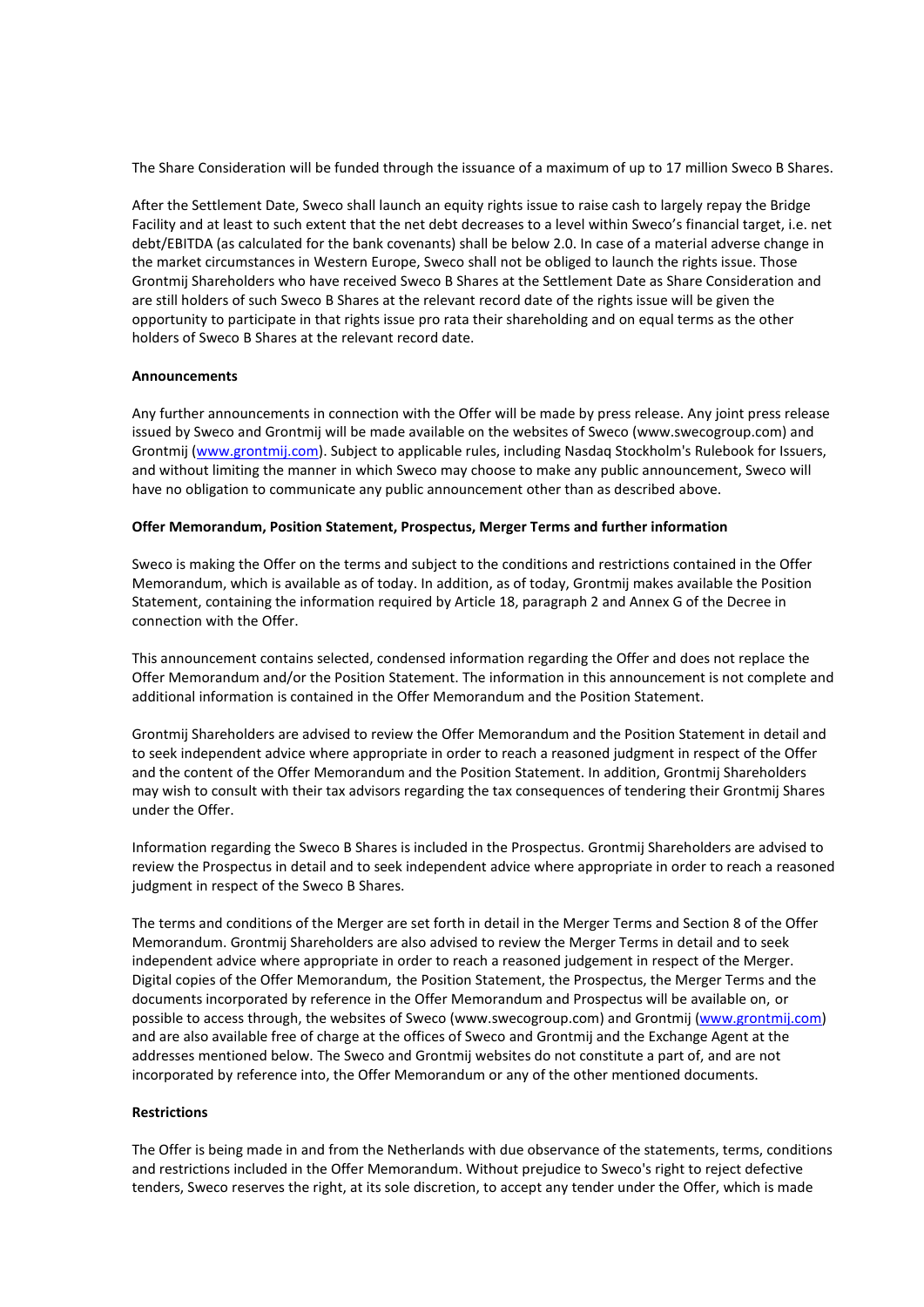by, or on behalf of, a Grontmij Shareholder, even if it has not been made in the manner set out in the Offer Memorandum.

The Offer is not being made, and the Grontmij Shares will not be accepted from any Grontmij Shareholder, in any jurisdiction in which the making of the Offer, or acceptance of those Grontmij Shares, would not be in compliance with the securities or other laws or regulations of such jurisdictions or would require any registration, approval or filing with any regulatory authority not expressly contemplated by the terms of the Offer Memorandum. Persons obtaining the Offer Memorandum are required to take due note of, and to observe, all such restrictions and obtain any necessary authorisations, approvals or consents (to the extent applicable). Persons in any doubt as to their eligibility to participate in the Offer should consult their professional advisers immediately. Outside of the Netherlands, no actions have been taken (nor will actions be taken) to make the Offer possible in any jurisdiction where such actions would be required. In addition, the Offer Memorandum has not been filed with, or recognised by, the authorities of any jurisdiction other than the Netherlands. Any person (including, without limitation, custodians, nominees and trustees) who forwards or intends to forward the Offer Memorandum or any related document to any jurisdiction outside the Netherlands should carefully read the Offer Memorandum before taking any action. The release, publication or distribution of the Offer Memorandum and any documentation regarding the Offer or the making of the Offer in jurisdictions other than the Netherlands may be restricted by law and therefore persons into whose possession the Offer Memorandum comes should inform themselves about and observe such restrictions. Any failure to comply with any such restriction may constitute a violation of the law of any such jurisdiction. Neither Grontmij, nor Sweco, nor any of their advisers, accepts any liability for any violation by any person of any such restriction.

Grontmij Shareholders are urged to read the Offer Memorandum, the Prospectus, the Position Statement and the Merger Terms because they contain important information about Sweco, Grontmij and the Transactions.

## United States of America

The Transactions will result in the acquisition of securities of a Dutch publicly listed company by Sweco and the issuance and offering of securities of a Swedish publicly listed company to Grontmij Shareholders and are subject to Dutch and Swedish market disclosure requirements, which differ from those of the U.S.. The financial information included or referred to herein has been prepared in accordance with non-U.S. accounting standards and, accordingly, may not be comparable to the financial information of U.S. companies or companies whose financial statements are prepared in accordance with generally accepted accounting principles in the U.S.

The Offer will be made in the U.S. pursuant to an exemption from the U.S. tender offer rules provided by Rule 14d-1(c) under the U.S. Securities Exchange Act of 1934, as amended (the U.S. Securities Exchange Act), and the issuance of Sweco B Shares in the Offer will be pursuant to an exemption from registration provided by Rule 802 under the U.S. Securities Act of 1933, as amended (the U.S. Securities Act), and the Transactions will otherwise be made in accordance with the applicable regulatory requirements in the Netherlands. Accordingly, the Offer will be subject to disclosure and other procedural requirements, including, with respect to withdrawal rights, an offer timetable, settlement procedures and the timing of payments that are different from those applicable under U.S. domestic tender offer procedures and law.

It may be difficult for U.S. holders of Grontmij Shares to enforce their rights and any claims arising under the U.S. federal securities laws, since Sweco and Grontmij are located in a country other than the U.S., and some or all of their officers and directors are residents of a country other than the U.S.. U.S. holders of Grontmij Shares may not be able to sue a non-U.S. company or its officers or directors in a non-U.S. court for violations of the U.S. securities laws. Further, it may be difficult to compel a non-U.S. company and its affiliates to subject themselves to a U.S. court's judgement.

In accordance with standard Dutch practice and pursuant to Rule 14e-5(b) of the U.S. Securities Exchange Act, Sweco or its nominees, or brokers (acting as agents), or affiliates of Sweco's financial advisers, may from time to time make certain purchases of, or arrangements to purchase, Grontmij Shares outside of the U.S., other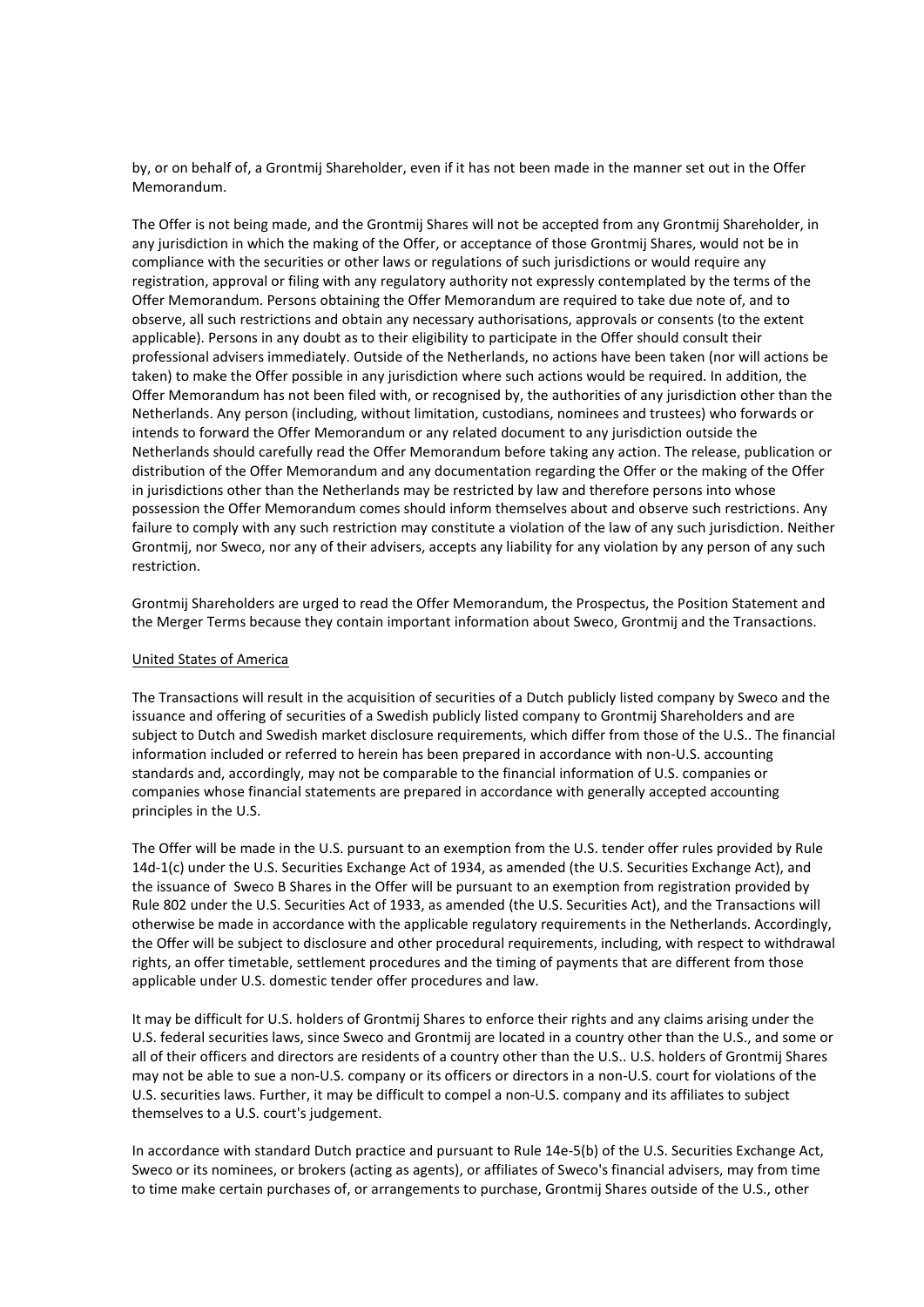than pursuant to the Offer, before or during the period in which the Offer remains open for acceptance. These purchases may occur either in the open market at prevailing prices or in private transactions at negotiated prices. Information about such purchases will be announced by press release in accordance with Article 13 of the Decree and posted on the website of Sweco at (www.swecogroup.com).

The Grontmij Shares and the Sweco B Shares to be issued in connection with the Settlement of the Offer or in connection with the Merger have not been registered in, and will not be registered with any securities regulatory authority of, any state or other jurisdiction of the U.S.. Accordingly, any Grontmij Shareholder in any jurisdiction of the U.S. may tender Grontmij Shares under the Offer only if such Grontmij Shareholder qualifies as an exempt investor under the above mentioned regulations.

# Canada and Japan

The Offer and any solicitation in respect thereof is not being made, and will not be made, directly or indirectly, in or into Canada or Japan, or by use of the mails, or by any means or instrumentality of interstate or foreign commerce, or any facilities of a national securities exchange, of Canada or Japan. This includes, but is not limited to, post, facsimile transmission or any other electronic form of transmission and telephone. Accordingly, copies of the Offer Memorandum, this press release and any related press releases, acceptance forms and other documents are not being sent, and must not be mailed or otherwise distributed or sent in, into or from Canada or Japan or, in their capacities as such, to custodians, nominees or trustees holding Grontmij Shares for persons residing in Canada or Japan. Persons receiving the Offer Memorandum and/or such other documents must not distribute or send them in, into or from Canada or Japan, or use such mails or any such means, instrumentality or facilities for any purpose in connection with the Offer; doing so will invalidate any purported acceptance of the Offer. Sweco will not accept any tender by any such use, means, instrumentality or facility from within Canada or Japan.

Tender and transfer of Grontmij Shares constitutes a representation and warranty that the person tendering the Grontmij Shares (a) has not received or sent copies of the Offer Memorandum or any related documents in, into or from Canada or Japan, and (b) has not otherwise utilised, in connection with the Offer, directly or indirectly, the mails or any means or instrumentality including, without limitation, facsimile transmission or telephone of interstate or foreign commerce, or any facility of a national securities exchange of Canada or Japan. Sweco reserves the right to refuse to accept any purported acceptance that does not comply with the foregoing restrictions, and any such purported acceptance will be null, void and without effect.

## **Advisors**

ABN AMRO Bank N.V. is acting as financial advisor to Sweco; ING Bank N.V. (Corporate Finance division) is acting as financial advisor to Grontmij; OXEYE Advisors B.V. is acting as financial advisor to the Supervisory Board of Grontmij; and Kempen & Co Corporate Finance B.V.acted as financial advisor to Grontmij up to the date of the initial announcement of the intended Offer.

Allen & Overy LLP and Advokatfirman Cederquist are acting as legal advisors to Sweco. De Brauw Blackstone Westbroek N.V. and Roschier Advokatbyrå AB are acting as legal advisors to Grontmij.

## **Further Information**

The information in this press release is not intended to be complete. For further information explicit reference is made to the Offer Memorandum, which is available as of today, which contains further details regarding the Offer. As for the Sweco B Shares issued under the Offer and the admittance to trading thereof at Nasdaq Stockholm, reference is also made to the Prospectus.

## **General Restrictions**

This announcement is for information purposes only and does not constitute an offer or an invitation to acquire or dispose of any securities or investment advice or an inducement to enter into investment activity.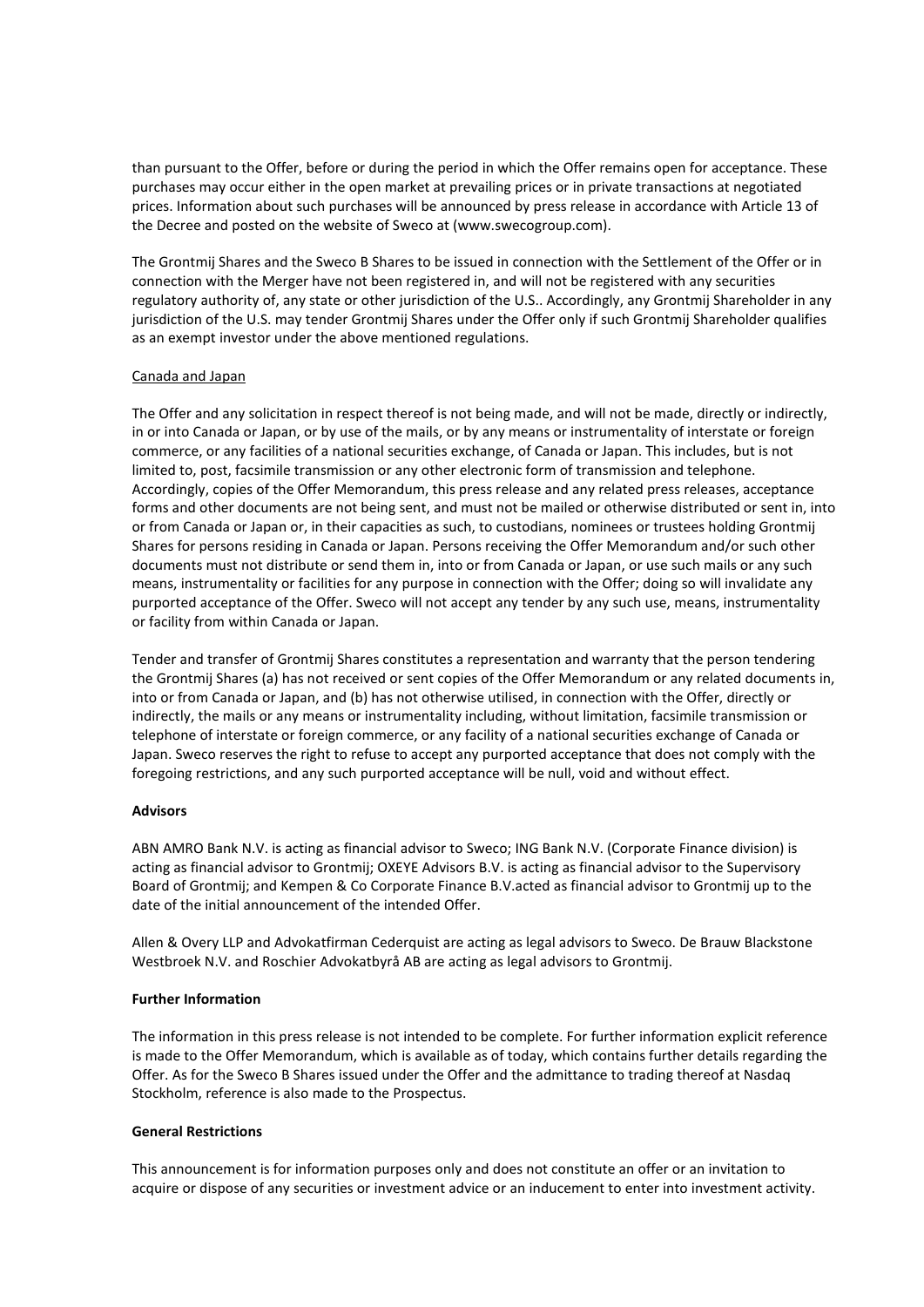This announcement does not constitute an offer to sell or issue or the solicitation of an offer to buy or acquire the securities of Grontmij in any jurisdiction.

#### **Forward Looking Statements**

This press release may include "forward-looking statements" and language indicating trends, such as "anticipated" and "expected". Although Sweco and Grontmij believe that the assumptions upon which their respective financial information and their respective forward-looking statements are based are reasonable, they can give no assurance that these assumptions will prove to be correct. Neither Sweco nor Grontmij, nor any of their advisors accepts any responsibility for any financial or other information contained in this press release relating to the business or operations or results or financial condition of the other or their respective groups.

#### **ADDITIONAL INFORMATION**

## **Contact details**

| Sweco                          | Grontmij                      |
|--------------------------------|-------------------------------|
| <b>Communications Director</b> | <b>Investor Relations</b>     |
| Åsa Barsness                   | Michèle Negen                 |
| M: +46 (0)703823686            | M: +31 (0)6 20712874          |
| E: asa.barsness@sweco.se       | E: michele.negen@grontmij.com |
| Sweco AB                       | Grontmij N.V.                 |
| Gjörwellsgatan 22,             | De Holle Bilt 22              |
| Box 34 044                     | 3732 HM De Bilt               |
| SE-100 26 Stockholm            | The Netherlands               |
| Sweden                         |                               |

## **Exchange Agent**

ABN AMRO Bank N.V. Gustav Mahlerlaan 10 P.O. Box 283 (HQ 7050) 1000 EA Amsterdam The Netherlands Tel: +31 20 344 2000 Fax: +31 20 628 8481 E-mail: [corporate.broking@nl.abnamro.com](mailto:corporate.broking@nl.abnamro.com)

## **About Sweco**

*Sweco is the Nordic region's leading provider of services for sustainable engineering and design. Our 9,000 engineers, architects and environmental experts develop value-creating solutions for our clients and for society. Sweco is among the ten largest consulting engineering companies in Europe, carrying out assignments in 80 countries annually throughout the world. The company has annual sales of approximately SEK 9 billion and is listed on Nasdaq Stockholm. The information was submitted for publication on 13 July 2015, 7.30 CET. For further information, visit [www.swecogroup.com.](http://www.swecogroup.com/)*